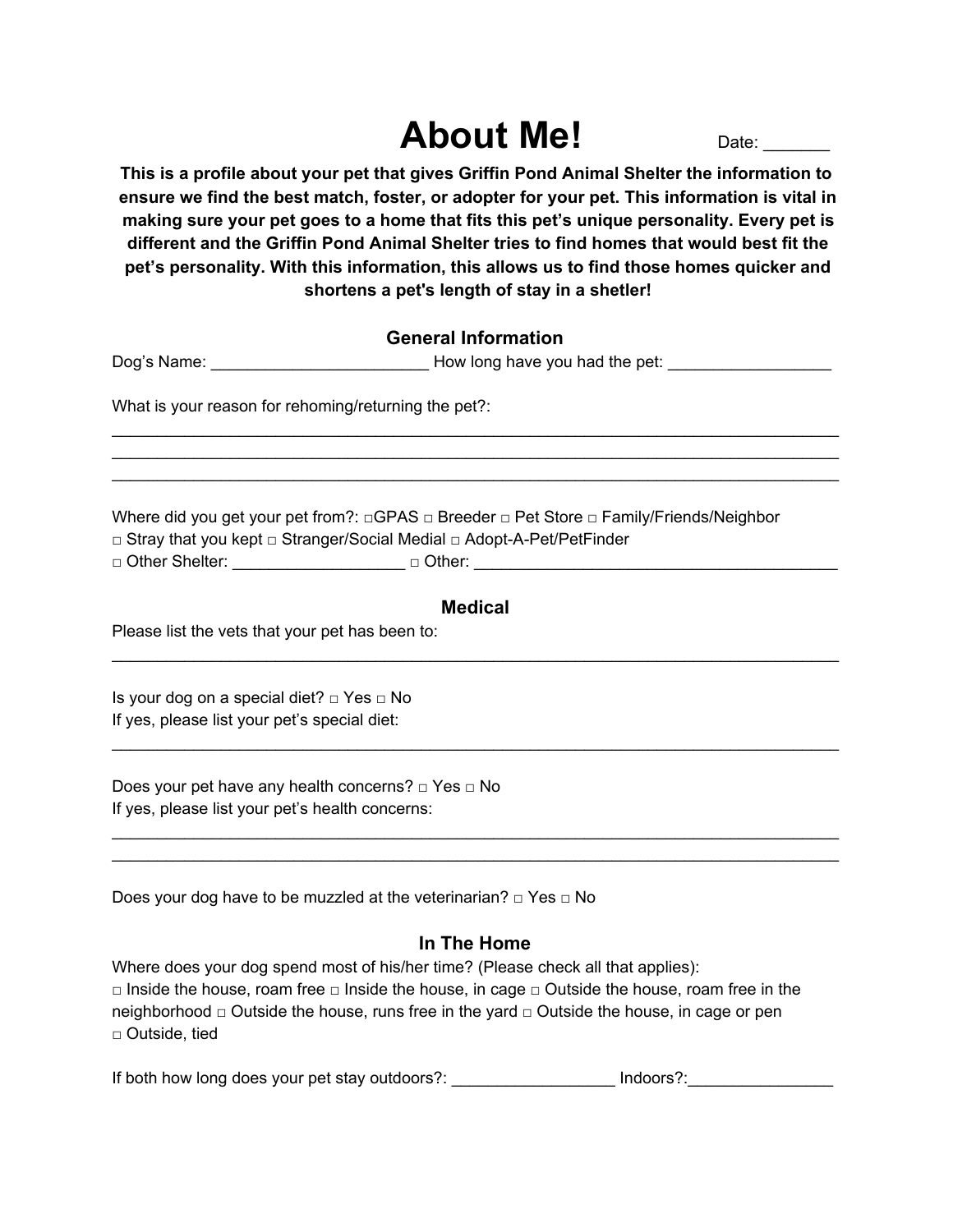How was the pet kept when you were not home?  $\Box$  Free Roamed the house  $\Box$  Outside in yard □ Outside in pen □ Crated

\_\_\_\_\_\_\_\_\_\_\_\_\_\_\_\_\_\_\_\_\_\_\_\_\_\_\_\_\_\_\_\_\_\_\_\_\_\_\_\_\_\_\_\_\_\_\_\_\_\_\_\_\_\_\_\_\_\_\_\_\_\_\_\_\_\_\_\_\_\_\_\_\_\_\_\_\_\_\_\_ \_\_\_\_\_\_\_\_\_\_\_\_\_\_\_\_\_\_\_\_\_\_\_\_\_\_\_\_\_\_\_\_\_\_\_\_\_\_\_\_\_\_\_\_\_\_\_\_\_\_\_\_\_\_\_\_\_\_\_\_\_\_\_\_\_\_\_\_\_\_\_\_\_\_\_\_\_\_\_\_

\_\_\_\_\_\_\_\_\_\_\_\_\_\_\_\_\_\_\_\_\_\_\_\_\_\_\_\_\_\_\_\_\_\_\_\_\_\_\_\_\_\_\_\_\_\_\_\_\_\_\_\_\_\_\_\_\_\_\_\_\_\_\_\_\_\_\_\_\_\_\_\_\_\_\_\_\_\_\_\_ \_\_\_\_\_\_\_\_\_\_\_\_\_\_\_\_\_\_\_\_\_\_\_\_\_\_\_\_\_\_\_\_\_\_\_\_\_\_\_\_\_\_\_\_\_\_\_\_\_\_\_\_\_\_\_\_\_\_\_\_\_\_\_\_\_\_\_\_\_\_\_\_\_\_\_\_\_\_\_\_

\_\_\_\_\_\_\_\_\_\_\_\_\_\_\_\_\_\_\_\_\_\_\_\_\_\_\_\_\_\_\_\_\_\_\_\_\_\_\_\_\_\_\_\_\_\_\_\_\_\_\_\_\_\_\_\_\_\_\_\_\_\_\_\_\_\_\_\_\_\_\_\_\_\_\_\_\_\_\_\_ \_\_\_\_\_\_\_\_\_\_\_\_\_\_\_\_\_\_\_\_\_\_\_\_\_\_\_\_\_\_\_\_\_\_\_\_\_\_\_\_\_\_\_\_\_\_\_\_\_\_\_\_\_\_\_\_\_\_\_\_\_\_\_\_\_\_\_\_\_\_\_\_\_\_\_\_\_\_\_\_

How many hours a day was the pet usually unattended to? How did the Pet do when left alone? (Break out of crate? Tear up anything? Etc.):

If the pet likes toys, what toys are his favorites? If another pet or person took a toy away from your pet how would the pet react?

How does the pet react to strangers coming to the door or into the house?

Is your dog allowed on furniture? □ Yes □ No Where does your dog usually sleep overnight? □ Cage □ Floor □ Dog bed □ Couch □ Owner's bed □ Other: \_\_\_\_\_\_\_\_\_\_\_\_\_\_\_\_\_\_\_\_\_\_\_\_\_\_\_\_\_\_\_\_\_\_\_\_\_\_\_\_\_\_\_\_\_\_\_\_\_\_\_\_\_\_\_\_\_\_\_\_

#### **Outside The Home**

\_\_\_\_\_\_\_\_\_\_\_\_\_\_\_\_\_\_\_\_\_\_\_\_\_\_\_\_\_\_\_\_\_\_\_\_\_\_\_\_\_\_\_\_\_\_\_\_\_\_\_\_\_\_\_\_\_\_\_\_\_\_\_\_\_\_\_\_\_\_\_\_\_\_\_\_\_\_\_\_

\_\_\_\_\_\_\_\_\_\_\_\_\_\_\_\_\_\_\_\_\_\_\_\_\_\_\_\_\_\_\_\_\_\_\_\_\_\_\_\_\_\_\_\_\_\_\_\_\_\_\_\_\_\_\_\_\_\_\_\_\_\_\_\_\_\_\_\_\_\_\_\_\_\_\_\_\_\_\_\_

\_\_\_\_\_\_\_\_\_\_\_\_\_\_\_\_\_\_\_\_\_\_\_\_\_\_\_\_\_\_\_\_\_\_\_\_\_\_\_\_\_\_\_\_\_\_\_\_\_\_\_\_\_\_\_\_\_\_\_\_\_\_\_\_\_\_\_\_\_\_\_\_\_\_\_\_\_\_\_\_

\_\_\_\_\_\_\_\_\_\_\_\_\_\_\_\_\_\_\_\_\_\_\_\_\_\_\_\_\_\_\_\_\_\_\_\_\_\_\_\_\_\_\_\_\_\_\_\_\_\_\_\_\_\_\_\_\_\_\_\_\_\_\_\_\_\_\_\_\_\_\_\_\_\_\_\_\_\_\_\_ \_\_\_\_\_\_\_\_\_\_\_\_\_\_\_\_\_\_\_\_\_\_\_\_\_\_\_\_\_\_\_\_\_\_\_\_\_\_\_\_\_\_\_\_\_\_\_\_\_\_\_\_\_\_\_\_\_\_\_\_\_\_\_\_\_\_\_\_\_\_\_\_\_\_\_\_\_\_\_\_ \_\_\_\_\_\_\_\_\_\_\_\_\_\_\_\_\_\_\_\_\_\_\_\_\_\_\_\_\_\_\_\_\_\_\_\_\_\_\_\_\_\_\_\_\_\_\_\_\_\_\_\_\_\_\_\_\_\_\_\_\_\_\_\_\_\_\_\_\_\_\_\_\_\_\_\_\_\_\_\_

While in the car is the Pet:  $\Box$  Free Roaming  $\Box$  Crated  $\Box$  Other: How does the Pet do in the car? (Just lay down? look out the window? Panting? Etc.):\_\_\_\_\_\_\_\_\_\_\_\_\_\_\_\_\_\_\_\_\_\_\_\_\_\_\_\_\_\_\_\_\_\_\_\_\_\_\_\_\_\_\_\_\_\_\_\_\_\_\_\_\_\_\_\_\_\_\_\_\_\_\_\_\_\_\_\_\_\_\_\_\_\_\_

Please describe how the pet does on leash (Pull, walk beside, curious  $etc.).$ 

Was the Pet ever free-roaming, (like in a fenced in yard or park)  $\Box$  No  $\Box$  Yes: If yes, what did the Pet do?:

How does the pet react to strangers outside of the home?:

## **Training/Play Preferences**

\_\_\_\_\_\_\_\_\_\_\_\_\_\_\_\_\_\_\_\_\_\_\_\_\_\_\_\_\_\_\_\_\_\_\_\_\_\_\_\_\_\_\_\_\_\_\_\_\_\_\_\_\_\_\_\_\_\_\_\_\_\_\_\_\_\_\_\_\_\_\_\_\_\_\_\_\_\_\_\_ \_\_\_\_\_\_\_\_\_\_\_\_\_\_\_\_\_\_\_\_\_\_\_\_\_\_\_\_\_\_\_\_\_\_\_\_\_\_\_\_\_\_\_\_\_\_\_\_\_\_\_\_\_\_\_\_\_\_\_\_\_\_\_\_\_\_\_\_\_\_\_\_\_\_\_\_\_\_\_\_

Does your dog have any training experience?: □ Yes □ No Is the Pet Housebroken? □ Yes □ Still training □ No What cues does the Pet know? (Sit, Lay Shake, etc.):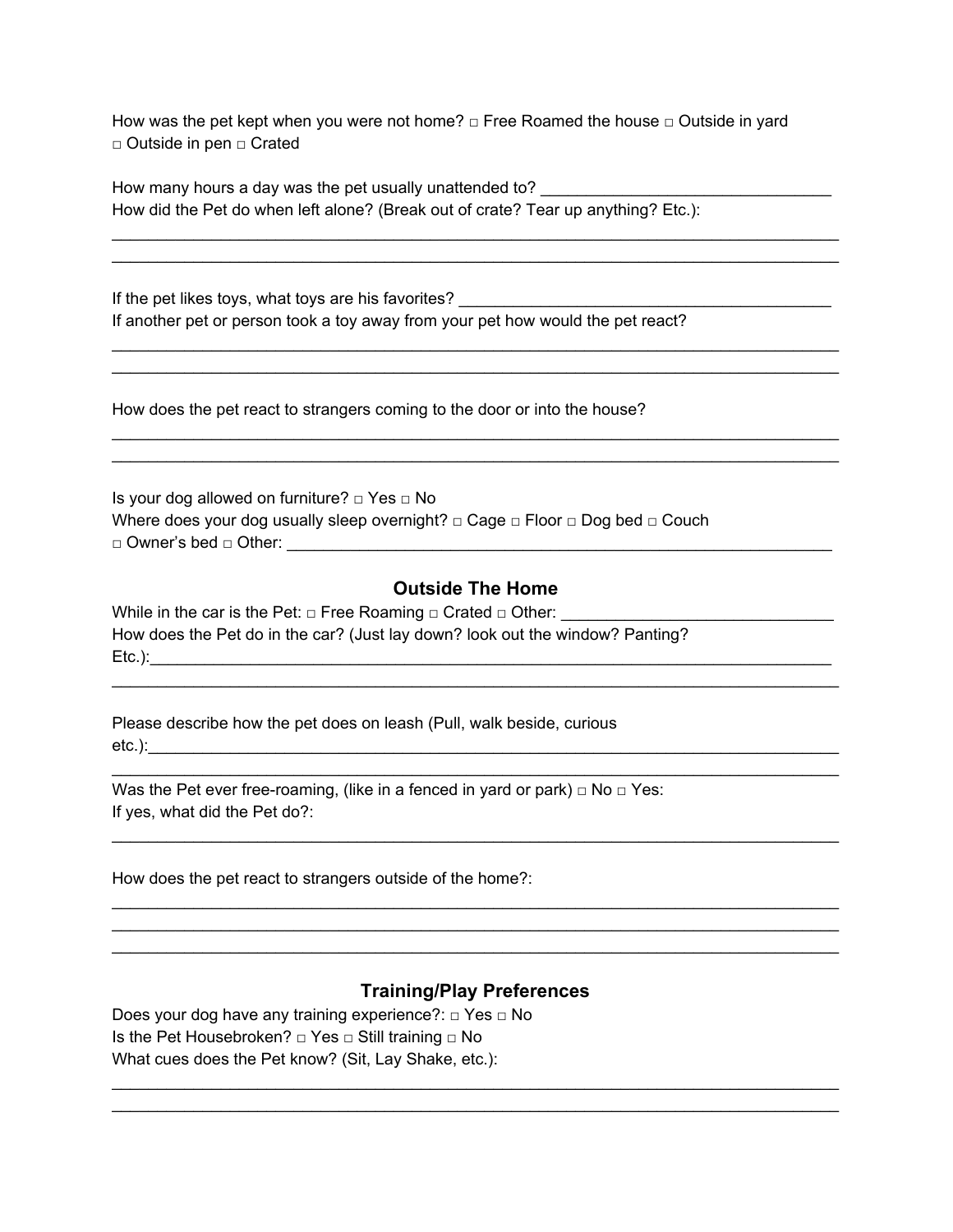How did you teach them these cues?:

What treats are your pet's favorite?:

How does your pet show affection/ ask for affection?:

What games does your dog like? □Fetch □ Tug □ Chase □ Wrestling □None □Other (Please describe):

What is your dog's Play style? Please go into detail:

Please go into detail how your pet initiates play time? (Do they grab a toy, Stare at you, run back and forth, etc.):

<u> 1989 - Johann John Stoff, deutscher Stoffen und der Stoffen und der Stoffen und der Stoffen und der Stoffen</u>

When does your pet initiate play time? (After dinner, when you first get home, before bed, ec.):

Has your pet played with a dog outside the home?  $\Box$  No  $\Box$  Yes: If yes, how did your pet play?:

#### **General Behavior**

Please check what your pet has been around: □ Children □ Other Dogs □ Cats If children were checked:

- Please describe how the pet reacted with them?
- 

If other dogs were checked:

• Please describe how the pet reacted with them?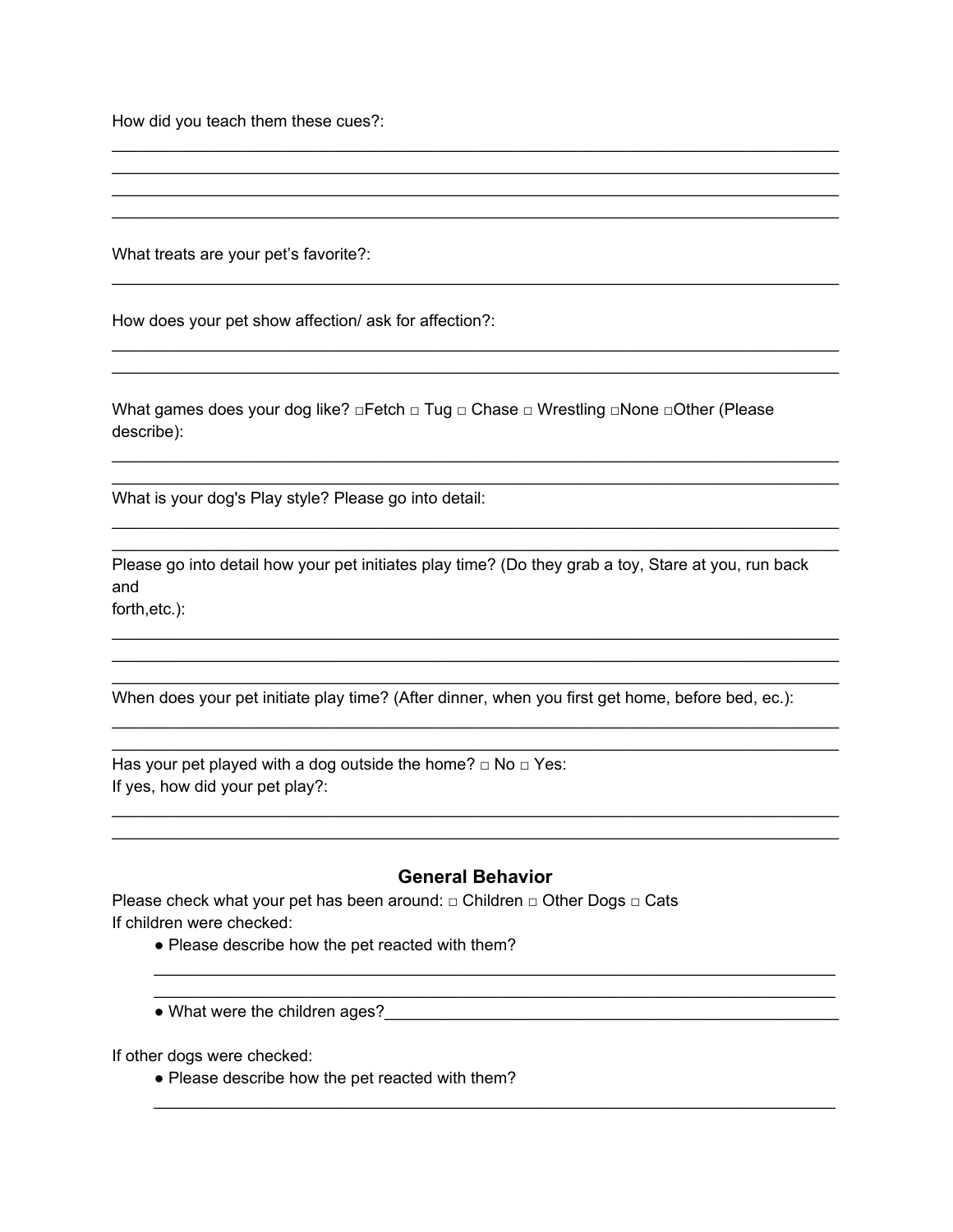• What were the other dogs ages?:

• How did they meet? (check all that apply)  $\Box$  On leash  $\Box$  Through barrier  $\Box$  Off leash

\_\_\_\_\_\_\_\_\_\_\_\_\_\_\_\_\_\_\_\_\_\_\_\_\_\_\_\_\_\_\_\_\_\_\_\_\_\_\_\_\_\_\_\_\_\_\_\_\_\_\_\_\_\_\_\_\_\_\_\_\_\_\_\_\_\_\_\_\_\_\_\_\_\_\_

\_\_\_\_\_\_\_\_\_\_\_\_\_\_\_\_\_\_\_\_\_\_\_\_\_\_\_\_\_\_\_\_\_\_\_\_\_\_\_\_\_\_\_\_\_\_\_\_\_\_\_\_\_\_\_\_\_\_\_\_\_\_\_\_\_\_\_\_\_\_\_\_\_\_\_ \_\_\_\_\_\_\_\_\_\_\_\_\_\_\_\_\_\_\_\_\_\_\_\_\_\_\_\_\_\_\_\_\_\_\_\_\_\_\_\_\_\_\_\_\_\_\_\_\_\_\_\_\_\_\_\_\_\_\_\_\_\_\_\_\_\_\_\_\_\_\_\_\_\_\_ \_\_\_\_\_\_\_\_\_\_\_\_\_\_\_\_\_\_\_\_\_\_\_\_\_\_\_\_\_\_\_\_\_\_\_\_\_\_\_\_\_\_\_\_\_\_\_\_\_\_\_\_\_\_\_\_\_\_\_\_\_\_\_\_\_\_\_\_\_\_\_\_\_\_\_

\_\_\_\_\_\_\_\_\_\_\_\_\_\_\_\_\_\_\_\_\_\_\_\_\_\_\_\_\_\_\_\_\_\_\_\_\_\_\_\_\_\_\_\_\_\_\_\_\_\_\_\_\_\_\_\_\_\_\_\_\_\_\_\_\_\_\_\_\_\_\_\_\_\_\_ \_\_\_\_\_\_\_\_\_\_\_\_\_\_\_\_\_\_\_\_\_\_\_\_\_\_\_\_\_\_\_\_\_\_\_\_\_\_\_\_\_\_\_\_\_\_\_\_\_\_\_\_\_\_\_\_\_\_\_\_\_\_\_\_\_\_\_\_\_\_\_\_\_\_\_

\_\_\_\_\_\_\_\_\_\_\_\_\_\_\_\_\_\_\_\_\_\_\_\_\_\_\_\_\_\_\_\_\_\_\_\_\_\_\_\_\_\_\_\_\_\_\_\_\_\_\_\_\_\_\_\_\_\_\_\_\_\_\_\_\_\_\_\_\_\_\_\_\_\_\_ \_\_\_\_\_\_\_\_\_\_\_\_\_\_\_\_\_\_\_\_\_\_\_\_\_\_\_\_\_\_\_\_\_\_\_\_\_\_\_\_\_\_\_\_\_\_\_\_\_\_\_\_\_\_\_\_\_\_\_\_\_\_\_\_\_\_\_\_\_\_\_\_\_\_\_ \_\_\_\_\_\_\_\_\_\_\_\_\_\_\_\_\_\_\_\_\_\_\_\_\_\_\_\_\_\_\_\_\_\_\_\_\_\_\_\_\_\_\_\_\_\_\_\_\_\_\_\_\_\_\_\_\_\_\_\_\_\_\_\_\_\_\_\_\_\_\_\_\_\_\_

\_\_\_\_\_\_\_\_\_\_\_\_\_\_\_\_\_\_\_\_\_\_\_\_\_\_\_\_\_\_\_\_\_\_\_\_\_\_\_\_\_\_\_\_\_\_\_\_\_\_\_\_\_\_\_\_\_\_\_\_\_\_\_\_\_\_\_\_\_\_\_\_\_\_\_ \_\_\_\_\_\_\_\_\_\_\_\_\_\_\_\_\_\_\_\_\_\_\_\_\_\_\_\_\_\_\_\_\_\_\_\_\_\_\_\_\_\_\_\_\_\_\_\_\_\_\_\_\_\_\_\_\_\_\_\_\_\_\_\_\_\_\_\_\_\_\_\_\_\_\_ \_\_\_\_\_\_\_\_\_\_\_\_\_\_\_\_\_\_\_\_\_\_\_\_\_\_\_\_\_\_\_\_\_\_\_\_\_\_\_\_\_\_\_\_\_\_\_\_\_\_\_\_\_\_\_\_\_\_\_\_\_\_\_\_\_\_\_\_\_\_\_\_\_\_\_

\_\_\_\_\_\_\_\_\_\_\_\_\_\_\_\_\_\_\_\_\_\_\_\_\_\_\_\_\_\_\_\_\_\_\_\_\_\_\_\_\_\_\_\_\_\_\_\_\_\_\_\_\_\_\_\_\_\_\_\_\_\_\_\_\_\_\_\_\_\_\_\_\_\_\_ \_\_\_\_\_\_\_\_\_\_\_\_\_\_\_\_\_\_\_\_\_\_\_\_\_\_\_\_\_\_\_\_\_\_\_\_\_\_\_\_\_\_\_\_\_\_\_\_\_\_\_\_\_\_\_\_\_\_\_\_\_\_\_\_\_\_\_\_\_\_\_\_\_\_\_

\_\_\_\_\_\_\_\_\_\_\_\_\_\_\_\_\_\_\_\_\_\_\_\_\_\_\_\_\_\_\_\_\_\_\_\_\_\_\_\_\_\_\_\_\_\_\_\_\_\_\_\_\_\_\_\_\_\_\_\_\_\_\_\_\_\_\_\_\_\_\_\_\_\_\_

\_\_\_\_\_\_\_\_\_\_\_\_\_\_\_\_\_\_\_\_\_\_\_\_\_\_\_\_\_\_\_\_\_\_\_\_\_\_\_\_\_\_\_\_\_\_\_\_\_\_\_\_\_\_\_\_\_\_\_\_\_\_\_\_\_\_\_\_\_\_\_\_\_\_\_

- Please check what size dogs they were: □ Large □Medium □ Small □ Micro
- $\bullet$  Has your dog ever got into an altercation with another dog?  $\Box$ Yes  $\Box$  No
- Please describe the altercation(s)?

• How does your pet react when sharing food with another dog?:

• How does your pet react when sharing toys with another dog?:

• How does your pet react when they see another dog while walking on leash?

If other cats were checked:

- Please describe how the pet reacted with them?
- What were the cats ages?:
- How did the cats react to the dog? (Stay their distance, Hiss/swatt, Cuddle, etc):

Has your pet ever bitten anyone before? □Yes (people) □Yes (Other pets) □Yes (Both) □ No If the answer is yes, how many times has your pet bitten? Please go into detail of each situation that occurred that caused your pet to do this. Also please give the dates that each bite has occurred (if you do not remember when month is okay):

\_\_\_\_\_\_\_\_\_\_\_\_\_\_\_\_\_\_\_\_\_\_\_\_\_\_\_\_\_\_\_\_\_\_\_\_\_\_\_\_\_\_\_\_\_\_\_\_\_\_\_\_\_\_\_\_\_\_\_\_\_\_\_\_\_\_\_\_\_\_\_\_\_\_\_\_\_\_\_\_ \_\_\_\_\_\_\_\_\_\_\_\_\_\_\_\_\_\_\_\_\_\_\_\_\_\_\_\_\_\_\_\_\_\_\_\_\_\_\_\_\_\_\_\_\_\_\_\_\_\_\_\_\_\_\_\_\_\_\_\_\_\_\_\_\_\_\_\_\_\_\_\_\_\_\_\_\_\_\_\_ \_\_\_\_\_\_\_\_\_\_\_\_\_\_\_\_\_\_\_\_\_\_\_\_\_\_\_\_\_\_\_\_\_\_\_\_\_\_\_\_\_\_\_\_\_\_\_\_\_\_\_\_\_\_\_\_\_\_\_\_\_\_\_\_\_\_\_\_\_\_\_\_\_\_\_\_\_\_\_\_ \_\_\_\_\_\_\_\_\_\_\_\_\_\_\_\_\_\_\_\_\_\_\_\_\_\_\_\_\_\_\_\_\_\_\_\_\_\_\_\_\_\_\_\_\_\_\_\_\_\_\_\_\_\_\_\_\_\_\_\_\_\_\_\_\_\_\_\_\_\_\_\_\_\_\_\_\_\_\_\_

Has your pet ever: □Bared Teeth □Growled □ Lunged □Snapped If your pet has done anything that is listed please go into detail of the situation that occurred that caused your pet to do this:

\_\_\_\_\_\_\_\_\_\_\_\_\_\_\_\_\_\_\_\_\_\_\_\_\_\_\_\_\_\_\_\_\_\_\_\_\_\_\_\_\_\_\_\_\_\_\_\_\_\_\_\_\_\_\_\_\_\_\_\_\_\_\_\_\_\_\_\_\_\_\_\_\_\_\_\_\_\_\_\_ \_\_\_\_\_\_\_\_\_\_\_\_\_\_\_\_\_\_\_\_\_\_\_\_\_\_\_\_\_\_\_\_\_\_\_\_\_\_\_\_\_\_\_\_\_\_\_\_\_\_\_\_\_\_\_\_\_\_\_\_\_\_\_\_\_\_\_\_\_\_\_\_\_\_\_\_\_\_\_\_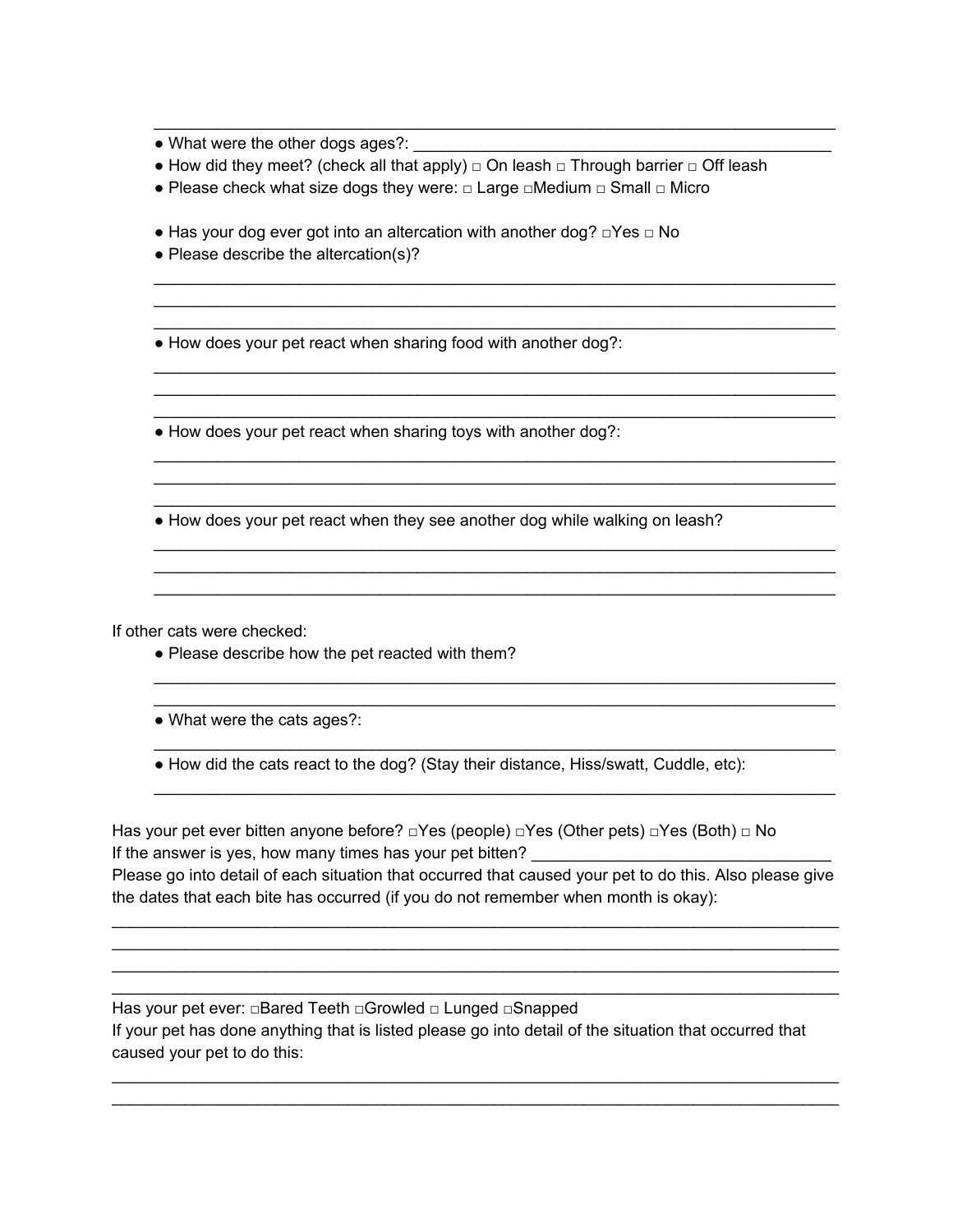How does you pet react when they are scared?:

Please describe any behavior that an adopter needs to be aware of and the circumstances in which they occur (destructive behavior, excessive barking, separation anxiety, etc) That is not listed above:

How does your pet react when giving them a bath, nail trimming, body handling?

How does your pet react if woken up unexpectedly?

How do you respond to pet's behavior that you do not like?:

Is there anything you would like to add about this pet? The more information we have about this pet allows us to be better equipped to find a better match for this pet!

**GPAS Use Only**